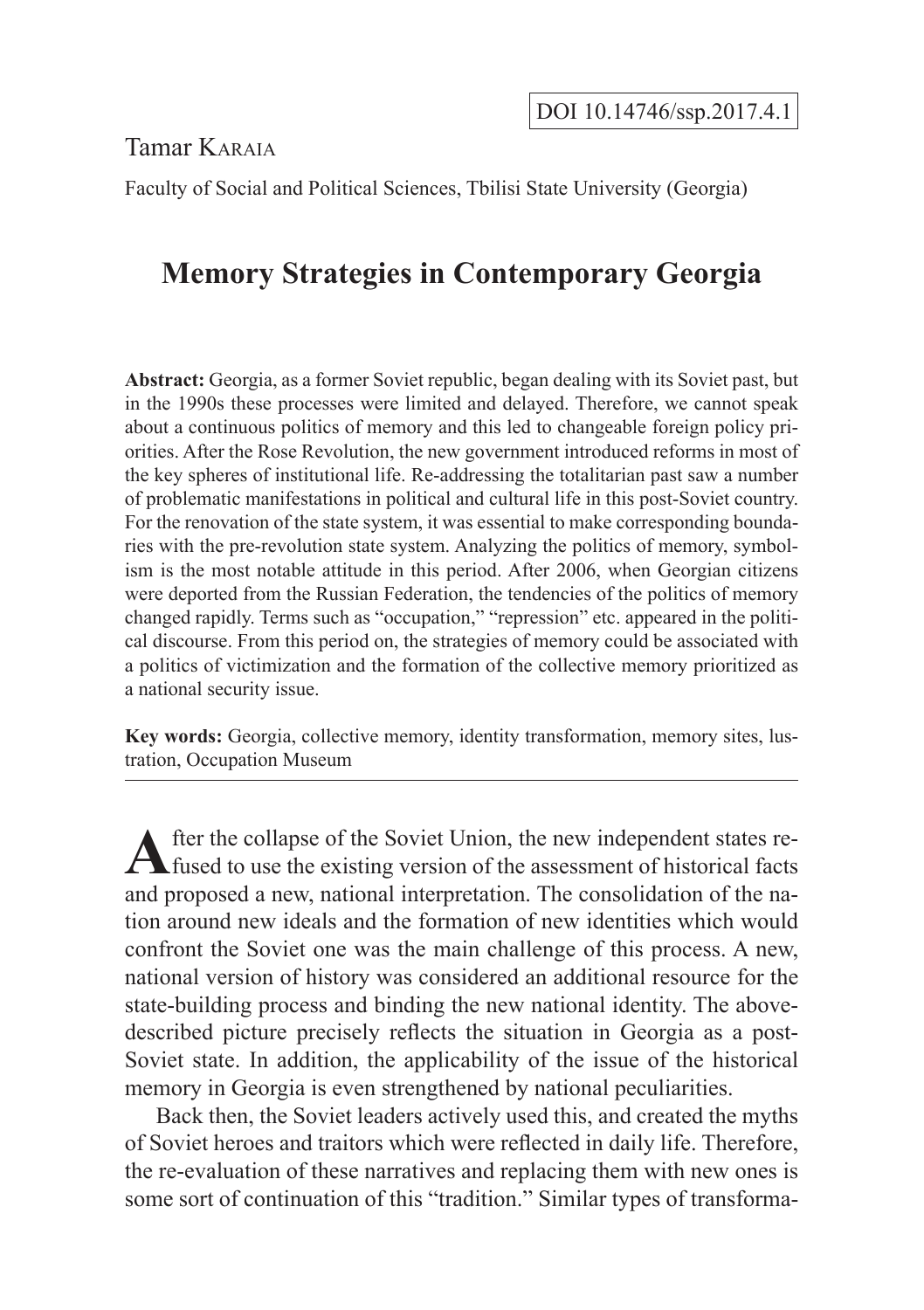tion have a systemic, and, at the same time, cyclical nature and allow us to discuss the trends of the politics of memory in Georgia. In addition, during a transitional period, the politics of memory has to be brought into line with the difficult geopolitical situation. According to some authors, collective memory is not a process of remembering, but a kind of projection of how a given society sees the future (Nazaraev, 2006). Therefore, it is given prime importance in the determination of political benchmarks.

The present research is based on Halbwachs' concept of collective memory, according to which memory is seen as a social process (Halbwachs, 1992). Insofar as it will study a top-down memory construction process, which in turn implies the process of the formation of narratives by the dominant groups of a community and then providing them to that community.

In the 1980–90s, after the disintegration of the Soviet Union, there was some progress made in terms of understanding the Soviet past of Georgia. However, this was mainly related to the activities of researchers, which were carried out as part of the educational policy and were mainly reflected in history textbooks. Politicians were less involved in the process of formation of collective memory in this period, which was expressed in a lack of interest in the appropriate "sites of memory," the reduced use of history in political discourse and less attention paid to the formation of alternative narratives. At least three phases of the politics of memory may be indicated in Georgia, which correspond to the periods of rule of the first three presidents of Georgia, and which differ by their degree of severity and strategies of memory construction. During the periods of rule of Georgia's first two presidents, there was an attempt made at transformations of the collective memory. However, increased interest in the system's use of history is observed only after the 2003 Rose Revolution (Abashidze, Dundua, Karaia, 2017).

## **Symbols and Memory Politics in the Initial Stage of the Rose Revolution**

The government which came to power through the Rose Revolution in 2003 had a good starting position, as far as it enjoyed the high trust and support of the public, unlike the discredited previous government. This created one of the main challenges for the new government to dissociate itself from the old, to overcome the negative legacy of the past, as well as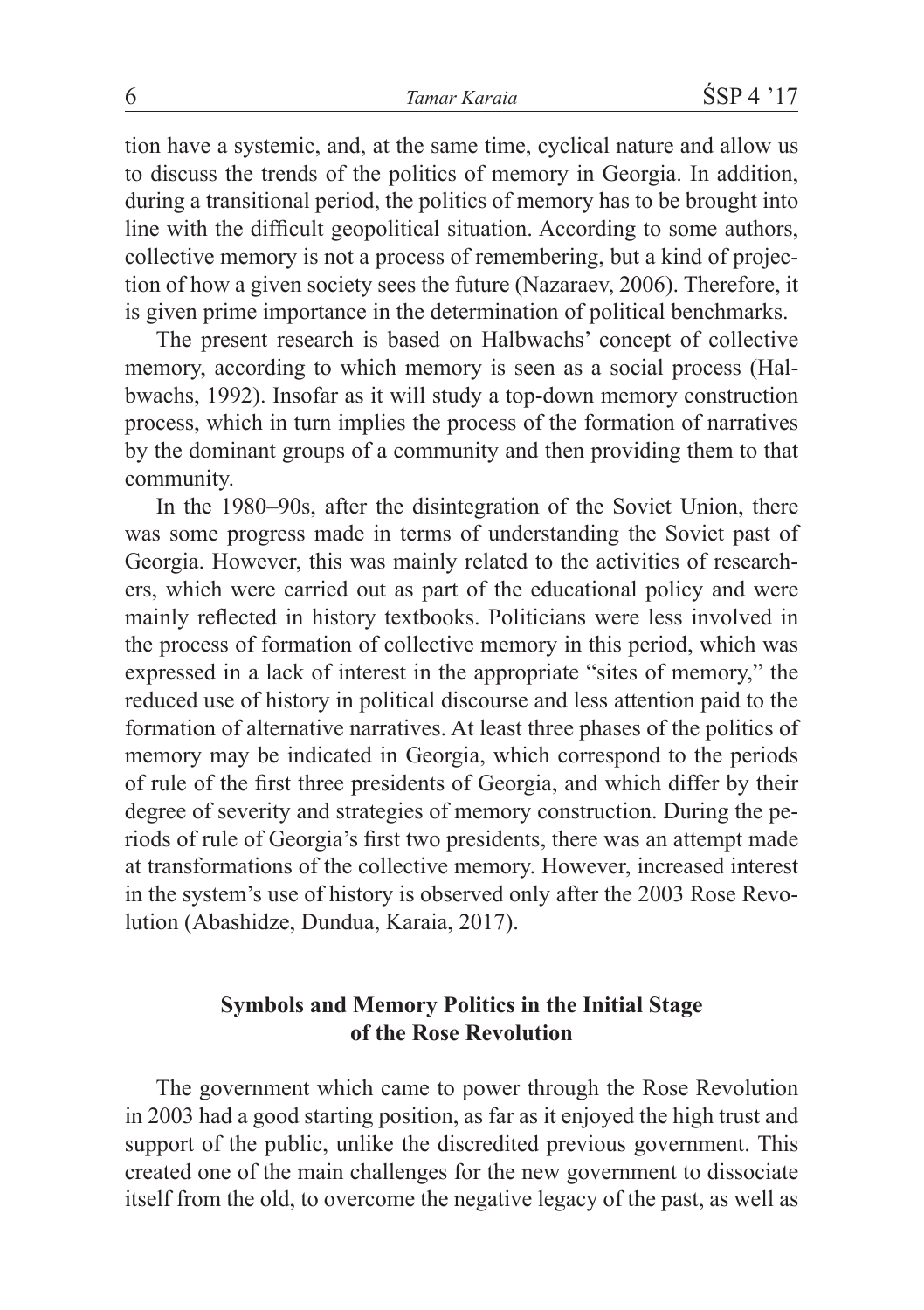to determine whether the new phase would be the successor of the old one or whether state-building would commence anew.

This issue was easily solved by choosing a strategy of distancing from the past, in particular, according to the official discourse, the new phase of state-building had begun, which essentially meant the re-establishment of relations both inside and outside the country, the reformation and creation of institutions, promotion of the formation of a new mentality. Also worth noting is that the new government placed the focus on the construction of civic nationalism, aiming at the unification of the entire society. This required the internalization and understanding of common values and the past, which Assmann (2006) called the national memory.

When analyzing the politics of memory in 2003–2005 we have placed the emphasis on several topics which dominated in President Mikheil Saakashvili's discourse. These topics may be considered as indicators on which the analysis of the politics of memory after the Rose Revolution in Georgia has been based. These topics are: the attempt to construct a new identity with new symbols, to recall specific facts of the past and their respective interpretation, to transform the attitude towards the Russian Federation and the perception of it not as a partner but a historic adversary. One of the factors promoting the starting conditions for the "new era" was a certain messianic perception of the government, according to which a new force had emerged in the country in the most difficult situation, and this force was destined to rescue the state and to take it away from the situation in which it had been for almost a decade.

The public mood was accompanied by the charismatic qualities and self-perception of President Mikheil Saakashvili. He stated that the nation had a unique opportunity at this point to enter history as the "generation, by whose efforts and direct participation Georgia has reunited for the first time after David the Builder's era" (Saakashvili, 20.11.2005). Such statements were accompanied by the government's commitment to symbolist and commemorative activities. If we use Assmann's concept of the possibility of transformation of memory from potential to actual (2006), the post-revolutionary government focused just on this policy. Historical facts were to be a part of everyday life. This particular treatment of the past was emphasized almost in all areas, with respect to all matters. The "heroic," "martial," "indomitable" and "unconquerable" past of Georgia provided the basis to justify any decision made by the government. The purpose of these activities, as mentioned above, was to consolidate the society and to preserve the existing legitimacy benchmark of the rulers.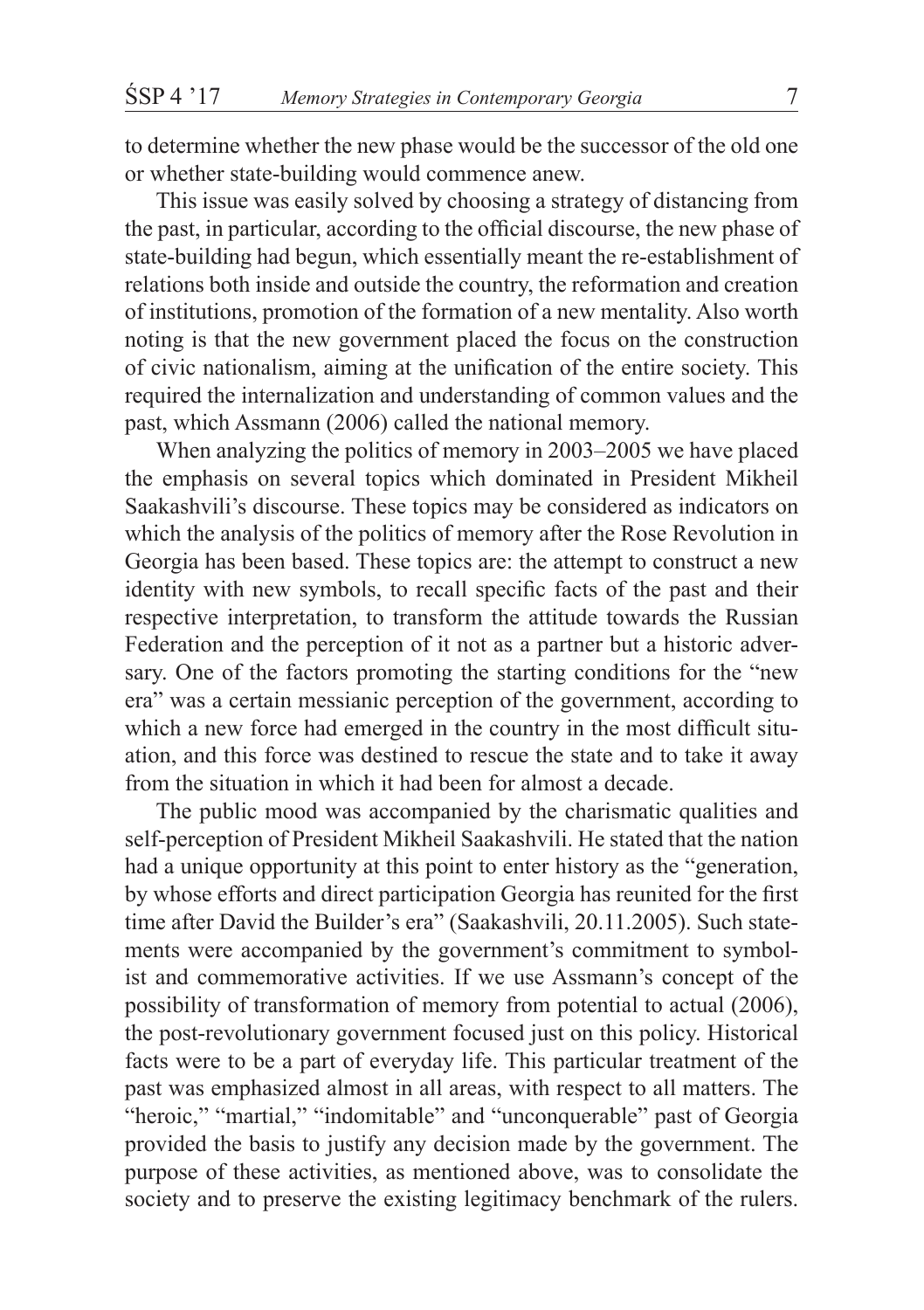Worth noting was the attempt to create "a new Georgian identity" using two basic strategies: emphasizing the symbols and applying to the past that, according to an ethno-symbolic approach, always accompanies nation-building. Also worth noting is a trend that has been observed both in Georgia and in other newly independent states: in the absence of a long history of independence, the focus is placed on the nation's history so as to reinforce the society (Spiner-Halev, 2008, p. 604).

The allegory of overcoming a difficult period and starting the struggle to regain former glory may be seen in the inauguration oath delivered by Mikheil Saakashvili during his first presidential term at the tomb of David the Builder, who succeeded in uniting the country and rescuing it from a severe situation. A further symbolic expression of fundamentally distancing the country from the past was the creation of new state symbols, where the new coat of arms, flag and anthem emphasized the heroic past of Georgia and the great battles of our successive predecessors. The government tried to consolidate society around a single goal, because state symbols were to reflect the main slogan "United we stand." The government also created new symbols that expressed the idea which had brought them to power after the revolution, and at the same time carried a messianic spirit. One such symbol was the monument of liberty (St. George's statue) officially unveiled on Freedom Square to commemorate the third anniversary of the Rose Revolution, which allegorically showed that on this day of "giorgoba" (St. George's Day, celebrated in Georgia on November 23rd) Georgia defeated evil, left a difficult stage in the past and faced an age of new victories and progress.

The second trend followed by government policy was the special attitude towards historical heroes. This trend revealed itself in the "invention of the past," which – if considered within Eric Hobsbaum's theory (Hobsbaum, 1983) – aims to stir up faith in the community and its consolidation. If we view the strategies of memory, they come close to the creation of myths about the Founding Fathers, in that by recalling those heroes the public is told how Georgia could have been saved against the background of such hardships. At the same time, based on the experience of those heroes, present and future action plans are outlined. If we survived then, we will survive now – this is a new formula for success.

In addition to historical heroes, another interesting strategy was the one connected to the revelation of contemporary heroes. Referring only to the historical past was not enough to change the mentality of society and consolidate it. The demonstration of heroes of our time would be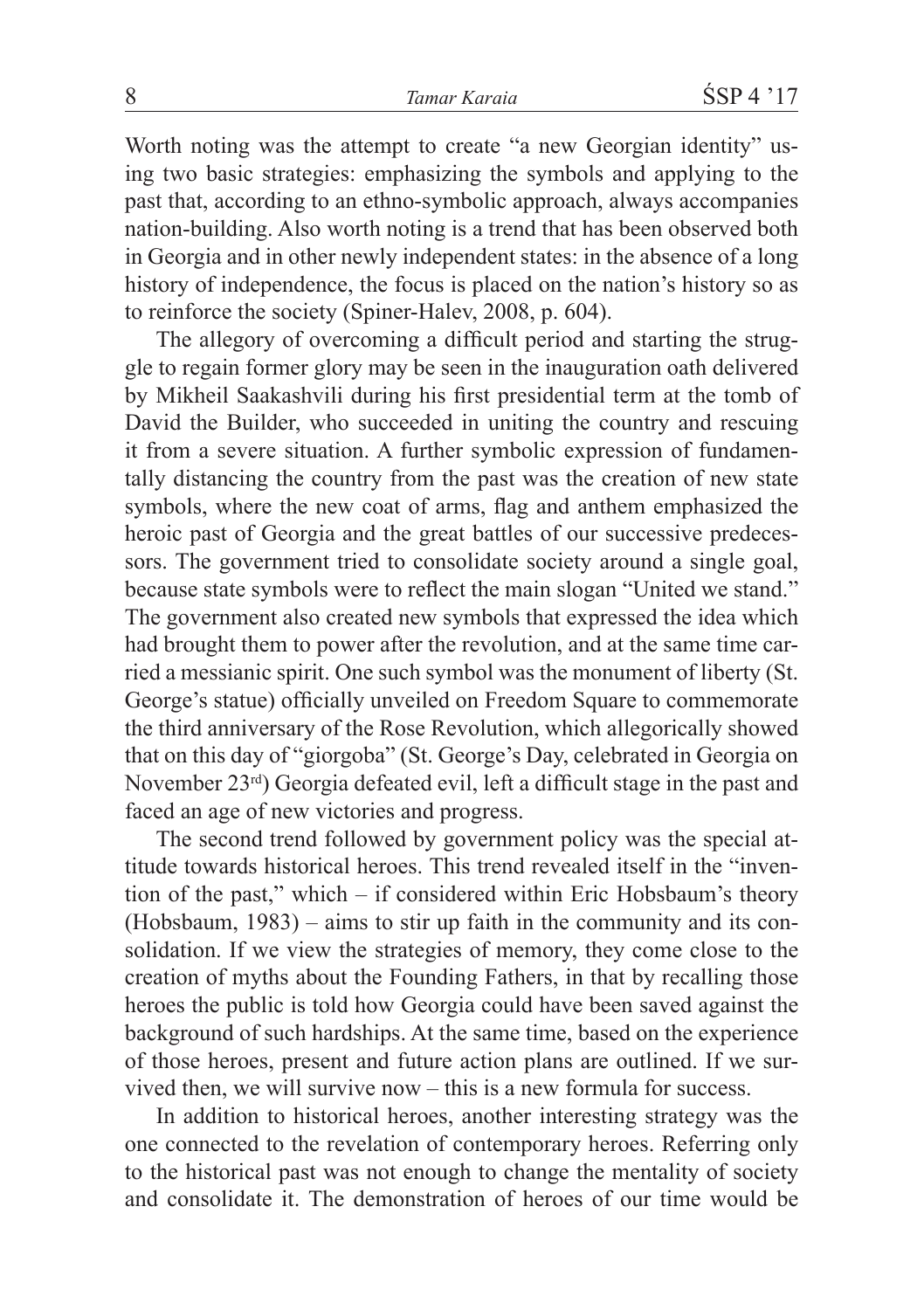an indicator of progress, showing that inertia of society has ended and that everyone should get involved in this process. "The real heroes of the new Georgia" (Saakashvili, 24.02.2005) might be both ordinary people, non-corrupt state officials, parents who send their children to the army (Saakashvili, 26.05.2004), and also true heroes who sacrificed themselves for the unity of Georgia.

However, in parallel with the heroic past, the discourse also included characters which created a threat to sovereignty, and according to the official narrative, society needed to keep them in mind. During the transitional period we needed to be careful to avoid such precedents. The insecurity intensified in 2005, when the people who were associated with Soviet intelligence service appeared on the political scene and started anti-government activities. This was all exaggerated by the tense relations with the Russian Federation. Against this background, the politics of memory became more active and it became a part of the state security policy.

A large part of the main challenges facing the government was related to the Russian factor, as Russia was involved in provoking the Georgian-Abkhazian and Georgian-Ossetian conflicts. The country's socioeconomic situation was also related to the Russian issue, as the Russian Federation was the main market for the sale of goods produced in Georgia. All this was added to by the large number of expats from Georgia to the Russian Federation who supported their families from there, and in that way strengthened the country's economy. One of the main suppliers of energy resources was also Russia. In addition, Russian military bases were dispatched on the territory of Georgia.<sup>1</sup> Therefore, regulating relations with Russia and seeking a common language with it was the main direction of state policy. Articulation of the issue of relations with Russia in governmental discourse was made in a neutral manner. Of course, they could not avoid the fact that some politicians of the Russian political elite were hostile to Georgia, but the focus was still put on the progressive part of Russian politicians who understood the importance of peaceful relations with a neighbor. When recalling the Soviet period, the accents were placed only on a fallacious mentality.

<sup>&</sup>lt;sup>1</sup> These bases had been located on the territory of Georgia since the Soviet Union period. After the collapse of the Soviet Union they were transformed into the bases of the Russian Federation. President Zviad Gamsakhurdia announced them an occupying army, but after withdrawal of Gamsakhurdia from power, the status of an occupant was lifted from them and they remained on the territory of Georgia.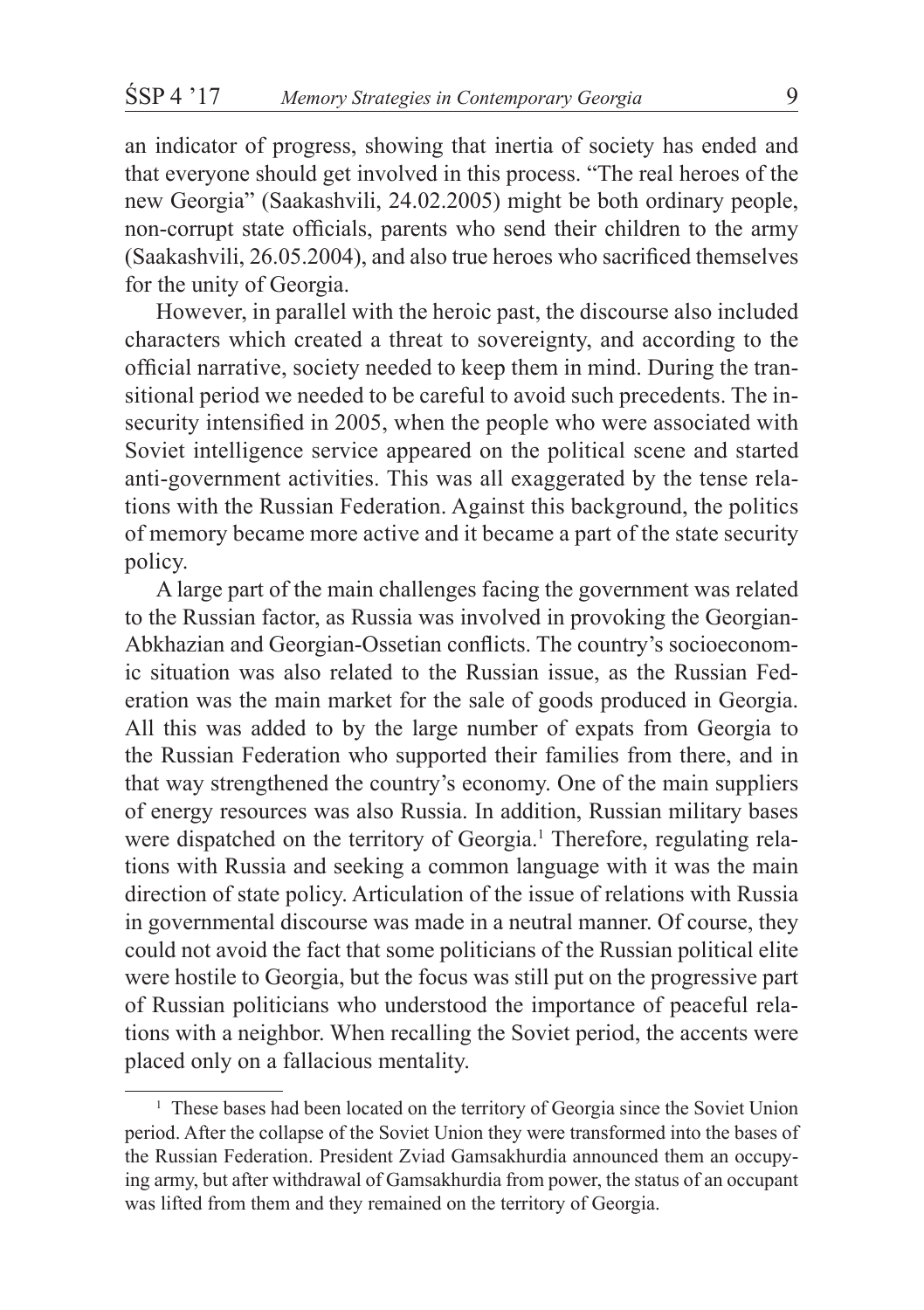Attempts to strain relationships with Russia and, hence, to reassess the common past in a different way, began in 2005. One starting point was the energy crisis, when – as a result of a committed subversive act – almost the entire population of Georgia had electricity and gas supplies cut off. The Georgian authorities assessed Russia, who was the energy provider, as an "unreliable and untrustworthy partner" (Saakashvili, 22.05.2006). The discourse also included the term "enemy" in the face of whom the public and the country should unite: "Our patience is not limitless ... we will come back, so the only question is – when? Soon. To spite the enemy and for our happiness!" (Saakashvili, 5.10.2005). Relations were further aggravated by the deportation of Georgians from Russia and an embargo imposed on Georgian products. As a result, the assessment of Georgian-Russian past experience tightened. For example, if in 2004 when speaking about the external forces involved in the conflict in Abkhazia, the President of Georgia focused on the North Caucasus locals, at the end of 2005 he used the term "annexation by Russian Federation" when referring to Abkhazia and South Ossetia.

In February 2006, the President paid tribute to the memory of the cadets who died in February 1921. In his speech, for the first time, he articulated the most radical assessment of Soviet rule, which "completely demolished, destroyed Georgia and removed it from the path of European development" (Saakashvili, 25.02.2006). At the same time, the President noted that there were some people who celebrated Red Army Day on February 23 and there were people who celebrated the hero cadets and that the border between the future development of Georgia and stagnation crossed just here. Georgia also had to make a choice which day it would celebrate. The focus on the choice between Russia and Europe made in this speech, the parallels between the past and present revealed a new source of threat. The greatest threat came from the north, as it used to be for the Independent Republic of Georgia from Soviet Russia in 1921. In spite of the 85-year difference, the methods used by Russia, were similar. In particular, Sergo Ordzhonikidze (a Georgian Bolshevik) brought the 11<sup>th</sup> Army into Georgia to help the rebels. Georgia faced the same problem, as "they" (politicians in the Russian Federation) began to talk about the difficult situation in Georgia and might give birth to a "new Ordzhonikidze."

In the first stage after the Rose Revolution, the politics of memory focused on both domestic and foreign policy, in the light of the situation. In particular, for the unification and consolidation of the society,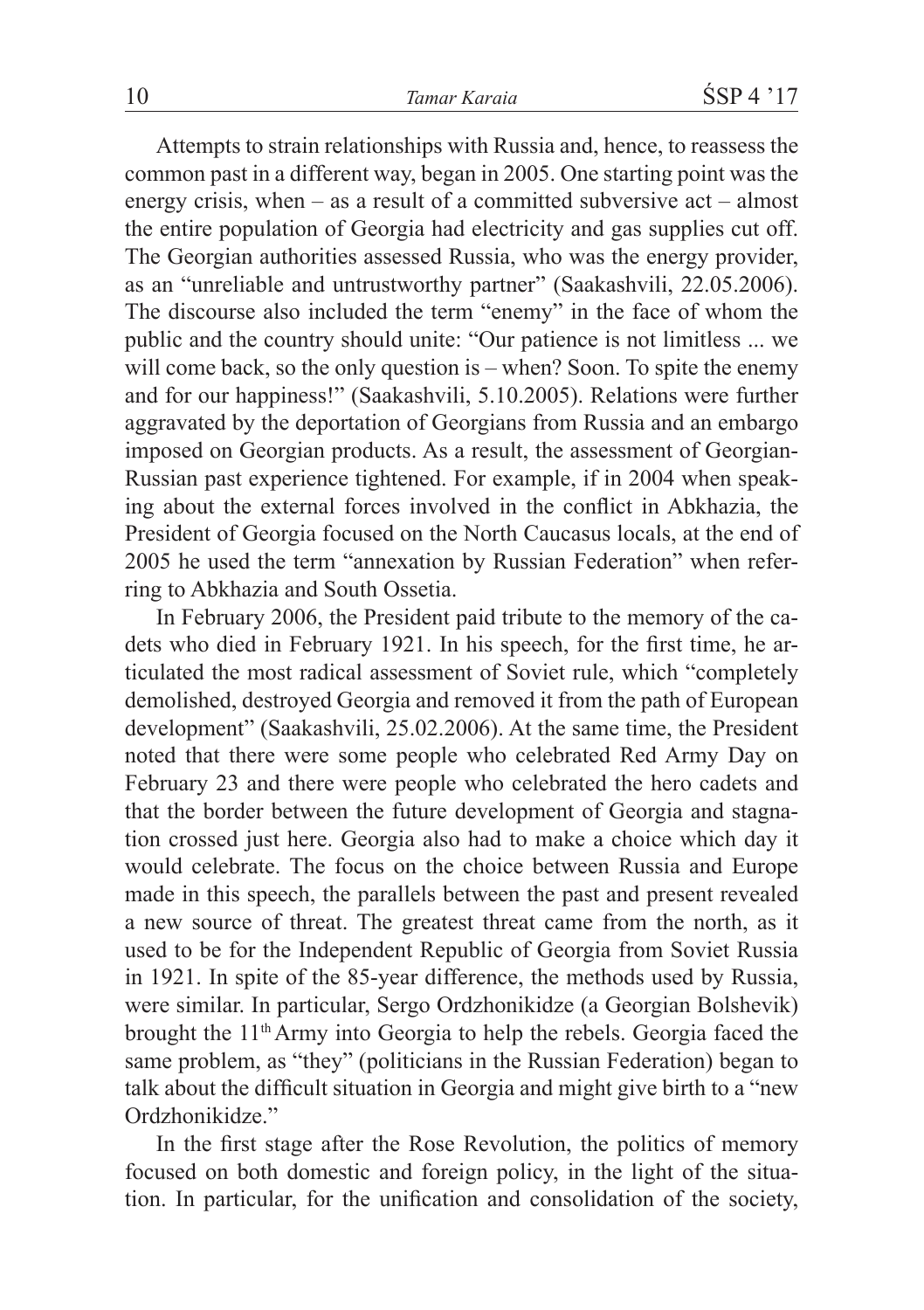the examples of the past were effectively used and historical references were created through the concept of "heroes of our time" and "for the first time in Georgia." As for foreign policy, the new narrative of collective memory did not provide a concept of the enemy. The period of being in the Soviet Union was evaluated as a stage of the formation of a "negative mentality." Relations with neighbors were to have no effect on the official narrative of past.

## **"Victims of Occupation"**

Collaborationism and the possibility of finding an alleged Russian foothold in Georgia was the threat which forced the government to start the building of a new collective memory. Accordingly, this stage was crucial in the context of the politics of memory in 2003–2012. The strategy of a nation fighting for freedom and searching its founding fathers was replaced with the concept of victimization.

Due to the change of priorities, it became necessary to create "memory sites" (Nora, 1989) which were to be a constant reminder to the public that it is the victim, and that the offender must be named. The mainstreaming of the Russian occupation theme and the attempts to root it in the society was so intense that it may be called a "hegemonic" narrative, according to which the collective memory does not include merely remembering. It is more associated with the material consideration of memorable facts, in particular: "What is called collective memory is not a remembering but a stipulating: that this is important, and this is the story about how it happened, with the pictures that lock the story in our minds" (Sontag, 2003, p. 76). The occupation was referred to in Georgia during that period precisely as an image creation process. The occupation theme appeared in public with varying intensity, but its formulated unified perception was not available. It was not a part of the collective memory.

At the memorial commemorated to the cadets who died in the fight with the Red Army in 1921, Mikheil Saakashvili also noted that, on May 26, the Soviet Occupation Museum would be opened, which would remind the public of the severity of the Soviet Empire rule in Georgia (Saakashvili, 25.02.2006). With this statement he promoted the occupation as a "memory project" commenced in Georgia. Using Sontag's theory, we have a complete picture of the creating of a hegemonic narrative because the government started to create those "pictures" which made the memory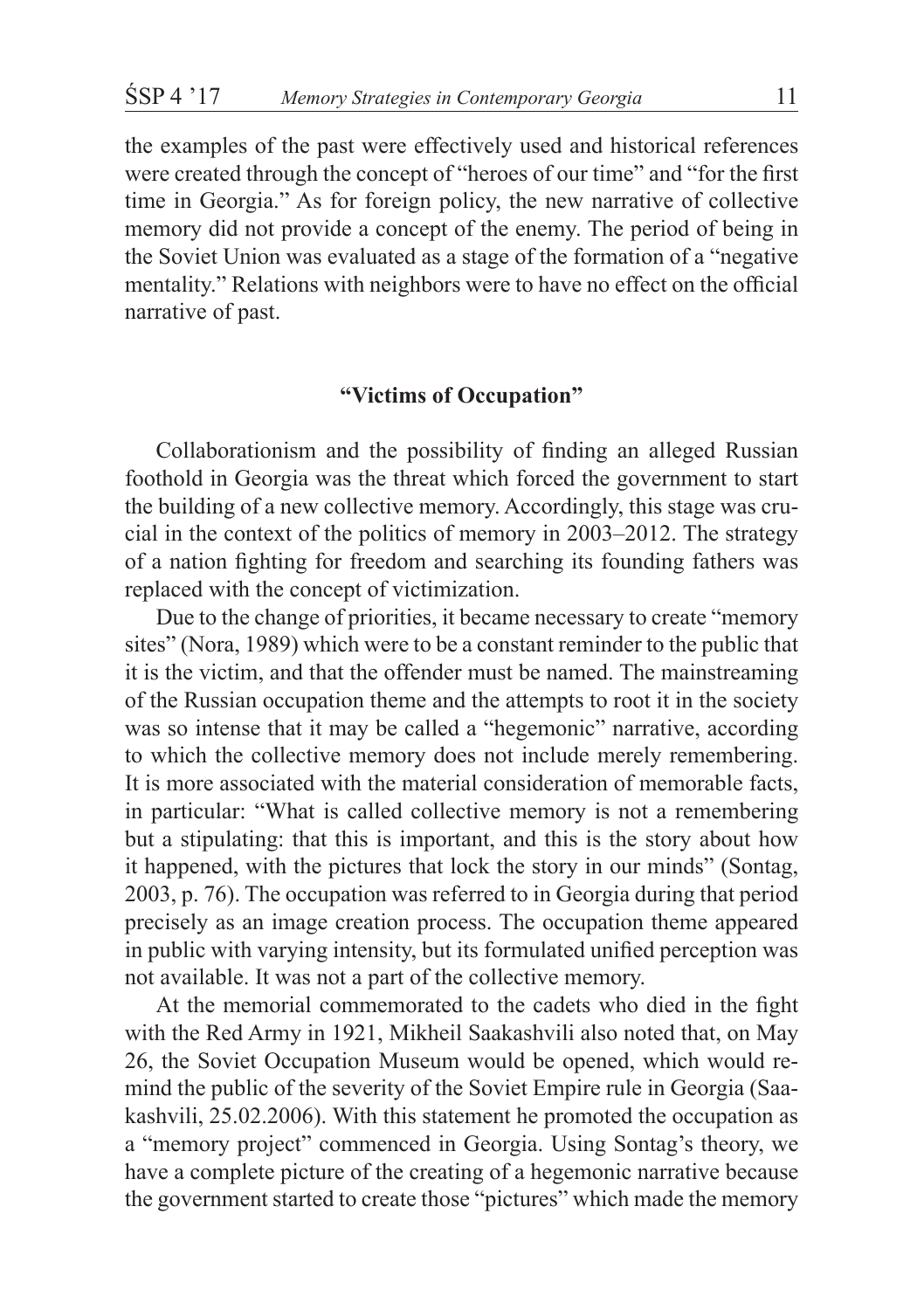of the occupation a part of real life and expressed it in everyday life. An example of this was the Occupation Museum, which was created based on the experience of the Baltic States. This had symbolic importance and was another indicator of the emphasis placed on the European orientation of Georgia. By its historical narrative, Georgia was seeking integration in the European family.

Later, the memory of the occupation was formalized at legislative level. In 2010, the Parliament of Georgia adopted a resolution which officially declared February 25 the day of Soviet occupation. Under the parliamentary resolution, the government was entrusted to prepare a variety of activities to mark this day each February 25 and to lower flags across the entire territory of the country (Civil.Ge, 21.07.2010). Particular emphasis was placed on marking these days in schools. On the initiative of the Ministry of Education, students were taken to the Occupation Museum; they held various competitions and listened to lectures/seminars.

Based on the above, we can state that the Occupation Museum officially distanced the history of Georgia from the Russian narrative of Soviet history. At the same time, this path was chosen for two reasons: first, the occupation became a part of the public memory, and secondly, in this way Georgia was joining that part of Europe which did not share the values of the Russian Federation.

The basic goals set out by the proponents of "transitional justice," in addition to the punishment of wrongdoers, are as follows: to "teach lessons" about the past; to reassure the public that the past will not be repeated and to remove those implicated in the abuses of the old system from the new (Curry, 2007, p. 59). For this reason, society used a lot of methods including that of lustration, often used in former Soviet countries. According to the data, the implementation of lustration legislation is politically motivated (Ellis, 1996, p. 196). In the Georgian case, the lustration bill became an effective weapon for officials against their opponents. Even at the initial stage, the process of looking for lustration was not a "victim oriented process."

One of the promises prompting Mikheil Saakashvili's team to come to power was the adoption of a law on lustration and the removal from power of people connected with the Soviet secret services. A condition for catharsis was provided, in the hope that the team that came to power was composed of young people, who should not be connected with the Soviet Union past.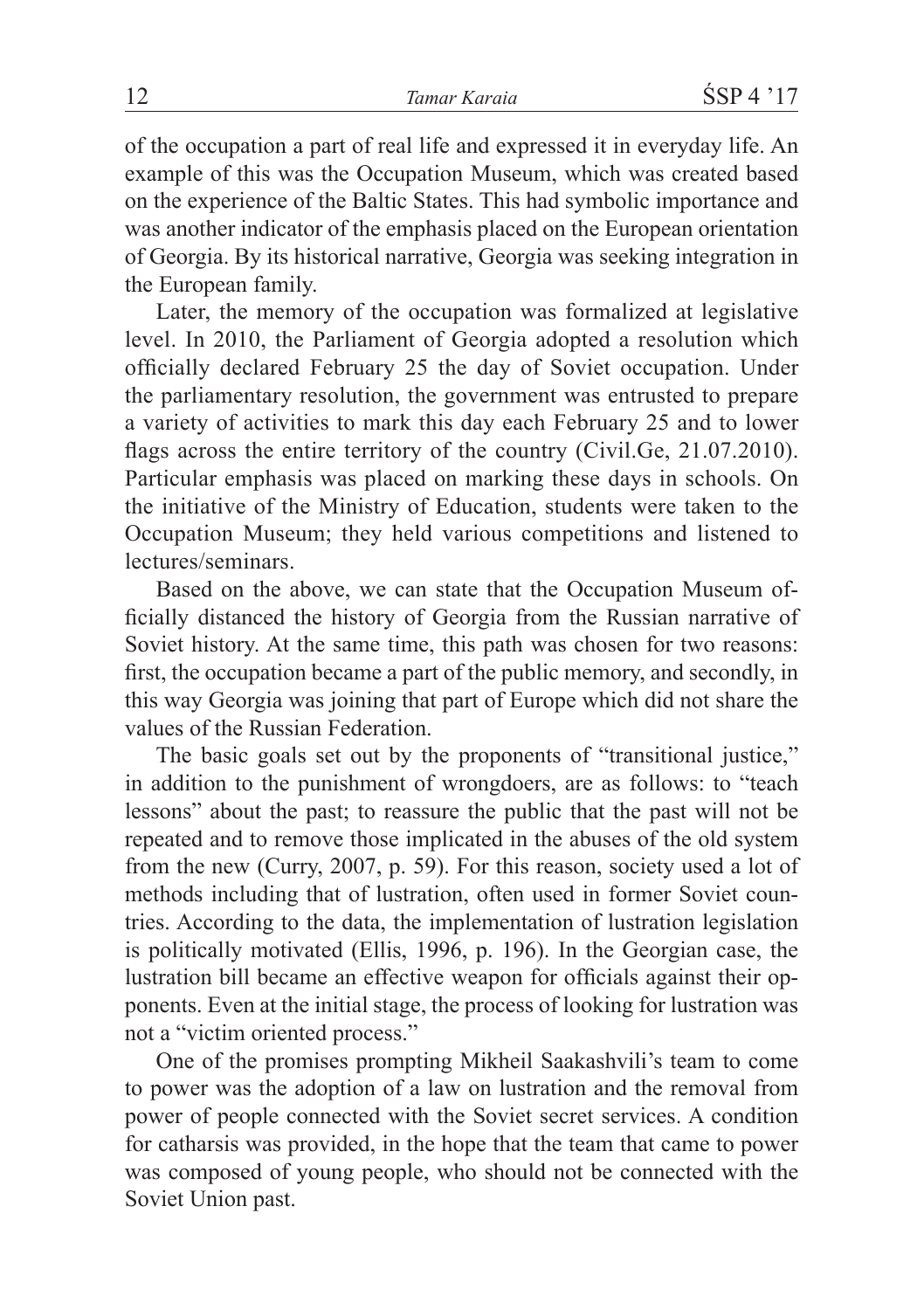After the change of government, in 2004 the possibility of adoption of the promised lustration law was discussed, but over time the intensity of discussions and interest in this issue varied, depending on the relationship between the representatives of the political elite. However, the fact is that a unanimous will to adopt the law did not exist at that time. On February 17, 2004, Prime Minister Zurab Zhvania articulated the idea, according to which the new cabinet of ministers would support the new lustration law, which was to be developed under the leadership of Zurab Adeishvili, who was nominated to the position of security minister. During the public presentation of the minister, President Mikheil Saakashvili stated that "the new Georgian state shall in no way be obliged to keep USSR-era cases confidential" (Saakashvili, 17.02.2004). The new minister was publicly instructed to open the former Soviet KGB archives from 1920–1930 the next day, and to publish the list of Georgian agents of the Soviet intelligence service. He also added that at the time of his being the minister of justice he had seen those lists and he knew that those lists mentioned quite well respected people. This statement demonstrated that government was ready to adopt the law at all levels, but nevertheless, such a document was not prepared.

Saakashvili's statement on the one hand was an attempt to execute a pre-election promise about the adoption of the lustration law, but at the same time it contained some properties of a politically-motivated decision, as a part of the intellectuals and politicians did not agree with the reforms implemented by the president, and, therefore, the declaration of opening the archives was seen as a kind of punishment for non-loyalty. In addition, making such a statement the president demonstrated that he was not against the adoption of the lustration law, and if the law was not prepared, he would promote the archive publication process.

The final bill, agreed and approved after two years, was presented to the Parliament by MP Gia Tortladze. The proposed draft was based on the experience of the Czech Republic and Lithuania. The lustration law, which was adopted under the name of the Freedom Charter, was based on three fundamental principles. These include: strengthening national security, prohibition of Soviet and Nazi ideology and prohibition of any symbols associated with those ideologies, and the creation of a special commission which will draw up a "Black List" of suspects in secret cooperation with the intelligence services of foreign countries (The Freedom Charter, Article 1).

According to the initiator of the bill, the name of the Freedom Charter derived from the fact that it was much more than a lustration law. The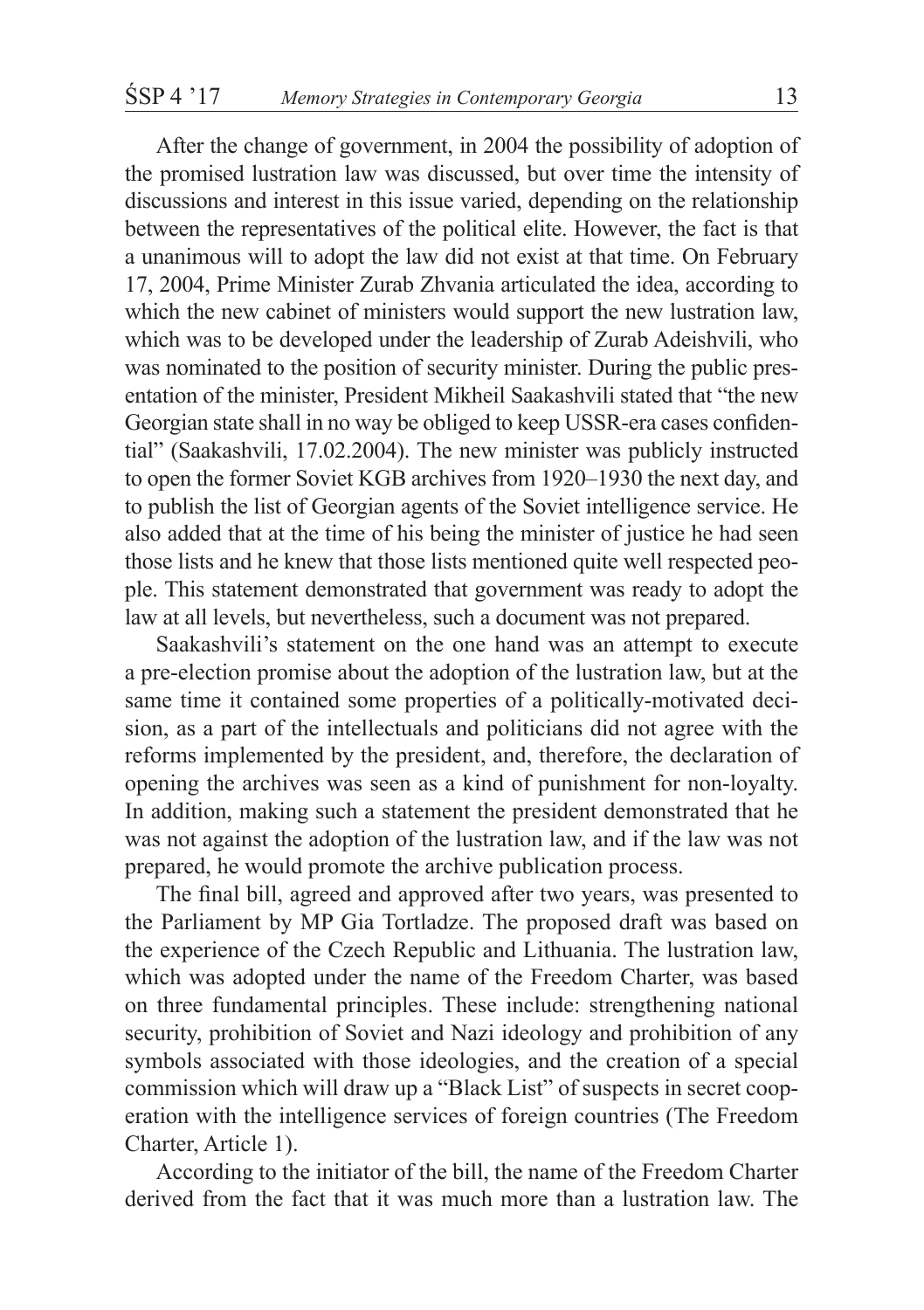Freedom Charter was to free society from the threat of terrorism (in that period a series of acts of terrorism took place in the town of Gori and surrounding areas, and when investigating them the authorities talked about a "Russian connection"), from ideological influence and those symbols which reminded the society of it, and could "even strengthen" Soviet ideological attitudes. The lustration law was the result of a compromise. The bill contained a far more extensive list of former officials to be investigated within the lustration framework than the list in the Freedom Charter. The author of the bill, Gia Tortladze, explained the reduction of the list by the fact that the members of the parliament applied to the leader of the government asking for some names to be withdrawn, otherwise they would issue an ultimatum and leave the parliament. "I have chosen the law to be adopted partially, rather than have it fail."

Therefore, the slowdown or activation of public interest in lustration was directly related to the state of security. One of the means of combating the image of the enemy and its potential impact was the creation of a collective memory and lustration, in order to oppose the enemy not only via government and legislation, but to make it unacceptable to society. The process of lustration was never "victim oriented." In the 1990s the demand to remove those implicated in the abuses of the old system from the new one dominated, later this transformed into a claim that the past would never be repeated.

The issue of Stalin as a leader, and the Georgian heroes of the Second World War, can be seen in terms of attempting to replace symbols and promote new ones. At the same time, this issue could be considered in the context of de-russification, of liberation from the Russian narrative and attempts to join the European family. Saakashvili's government was inconsistent in the assessment of Stalin and attitudes changed in accordance with the agenda of their politics. The first phase of the attitude of the government towards this issue may be called a "strategy of silence" (Connerton, 2008) where they did not want to activate the public memory of something, but on the other hand did not urge forgetting.

The assessment of Stalin became strongly negative after the 2008 Russia-Georgia war and was associated with the issue of the justification for the Stalin monument in the central square of Gori, the most war affected town. The statue of the Soviet leader ought not to exist in a town which had been consistently and relentlessly bombed by Russian aggressors during the war. Stalin's statue also opposed the government's official policy, which stipulated a reassessment of the past and the crushing of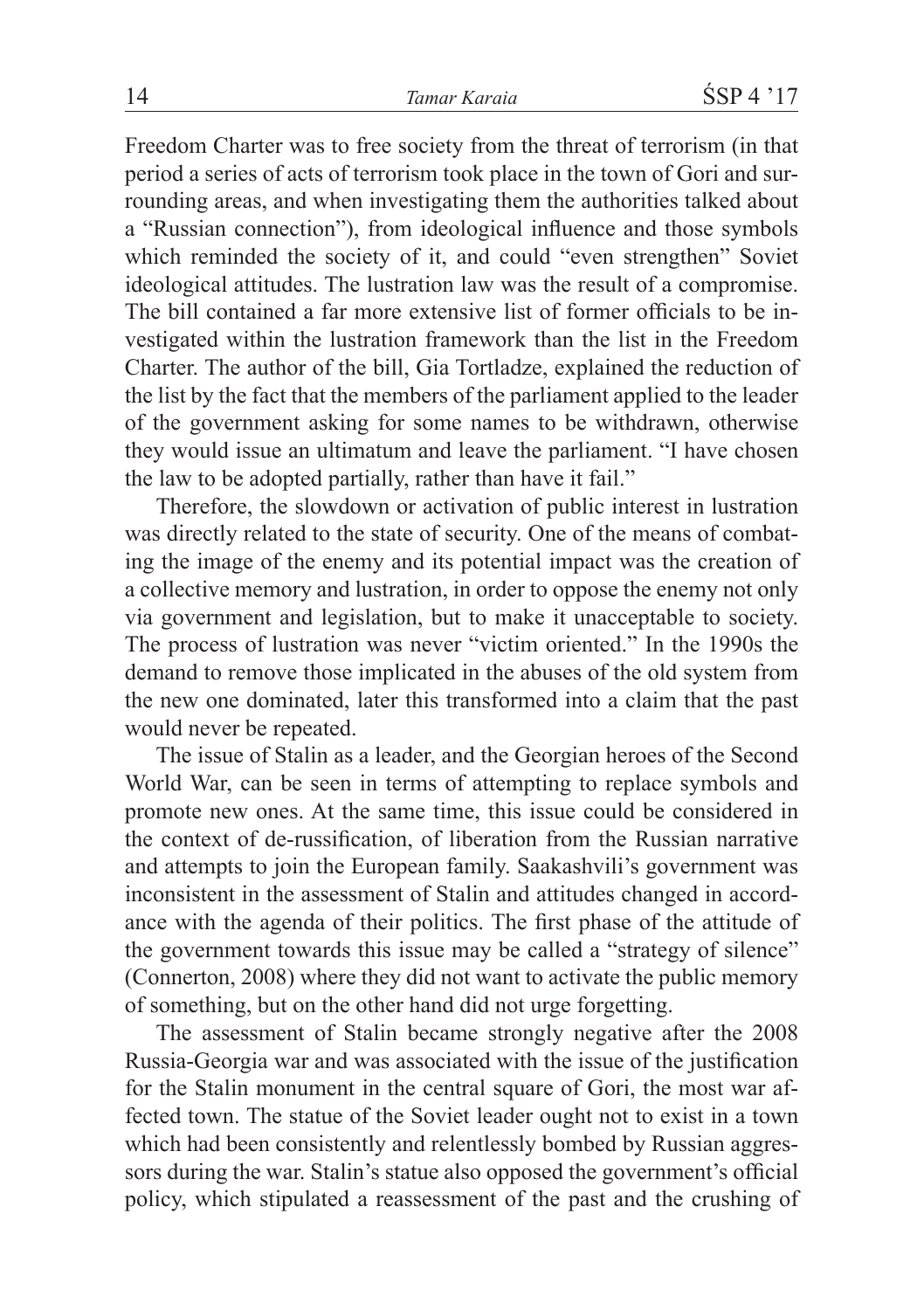the Soviet mentality in society. President Mikheil Saakashvili stated that in the  $21<sup>st</sup>$  century, a time when Georgia had an independent history, an occupation museum and monuments of the occupants should not exist simultaneously, as this was profoundly inconsistent with the mentality of a free state and state priorities (Civil.ge 25.06.2010).

The issue of dismantling of Stalin's monument in Gori extended to other monuments in several towns in Georgia, and the discussion of the existence of Stalin's monuments in Georgia in the general context of legitimacy began. The process of dismantling the monuments started from Gori; the monument was dismantled at night without prior notification and secretly moved from the town center. Similarly, the process of the removal of monuments took place in different towns and cities of Georgia, in particular, in Tquibuli, Kutaisi, Telavi and Akhmeta. A part of this policy was the idea of changing the concept of the Stalin museum in Gori, which was to be transformed into a museum of Stalinism and the installation of a memorial to the people who died as a result of Stalin's Soviet repression in place of Stalin's monument (personal communication with Georgian politician). However, this idea was not realized during the period of Saakashvili's presidency.

Despite the special attitude of the government towards historical heroes after the Rose Revolution, the soldiers who died in World War II were not put on the list of national heroes, because they served the Soviet system, which according to the government's opinion had nothing in common with Georgia. This perception was also related to foreign policy issues, because official Russia harshly responded to such statements. For example, substituting symbols was expressed by the explosion of the World War II Memorial in Kutaisi and the beginning of construction of the new Parliament building in its place. In response to this action, the Russian authorities erected a monument in Moscow whose symbolic meaning was "We were together in the struggle against fascism." The composition reflects the photo where the Georgian Meliton Kantaria and Russian Mikhail Yegorov plant the Soviet flag on the Reichstag, and the memorial demolished in Kutaisi is reflected on the reverse of the composition.

An attempt at distancing the Russian narrative was expressed in the government's statement to celebrate the end of World War II on the date of May 8. The Second World War is perceived differently in the former Soviet Union space than in the rest of the world. For the Soviet Union, and its successor – Russia, it is the Great Patriotic War, while in the Western sense it is the Second World War, when Hitler was defeated and the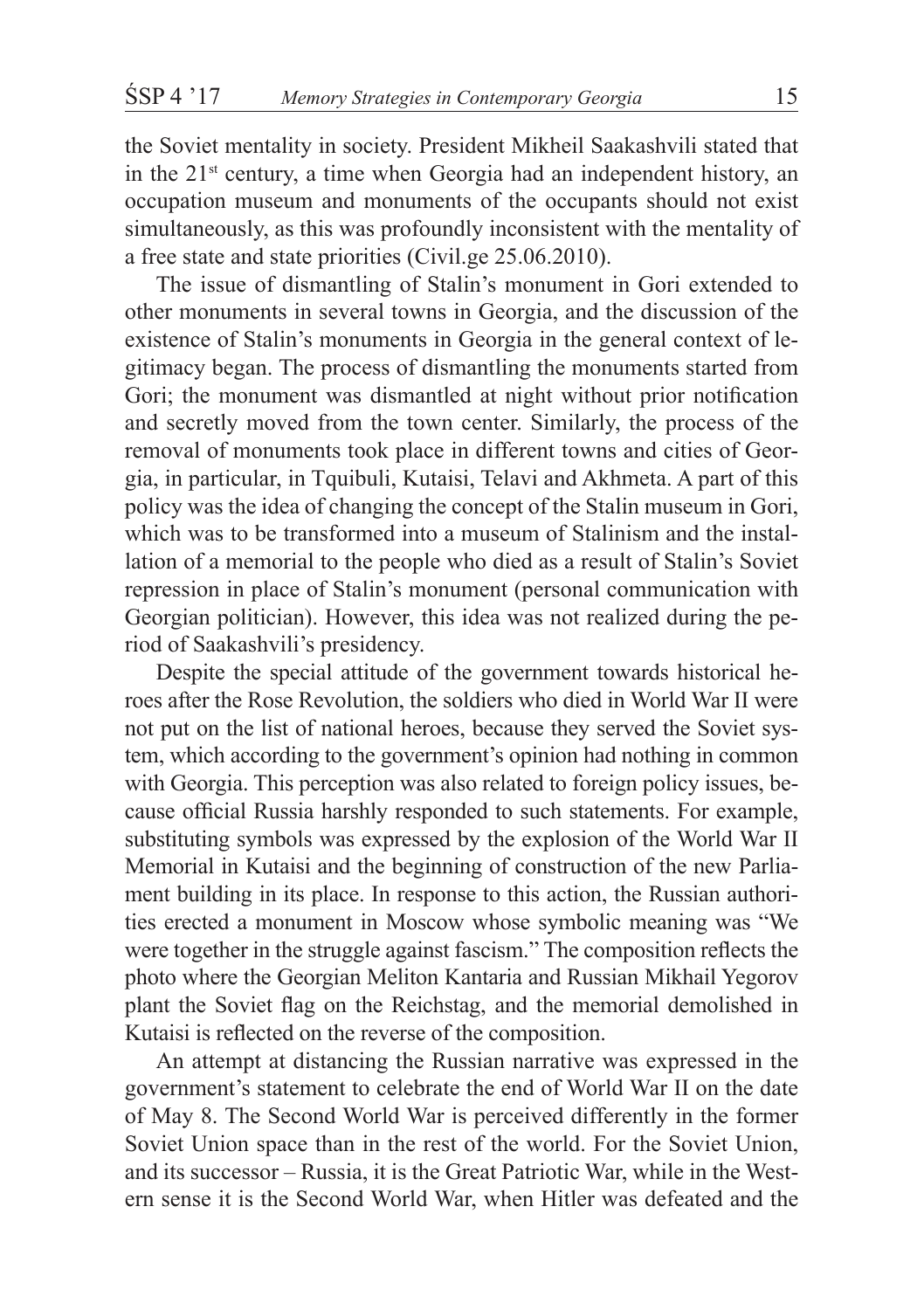humanity survived a massive catastrophe. This different perception is exacerbated by the fact that the Parliamentary Assembly of the Council of Europe equated German Nazism and Soviet Stalinism, and condemned both of them, setting out the August 23, the date of signing the Molotov– Ribbentrop Pact, as the Day of the Victims of Totalitarianism. In Georgia, amid the rewriting of the post-Soviet narrative and distancing from Russia, there was raised a question of how and when this day should be celebrated: as the Second World War or as the Great Patriotic War.

The situation was further exacerbated by the fact that in 2009, the Russian President Dmitry Medvedev congratulated the Georgian people and veterans of the 64<sup>th</sup> Anniversary of the Victory in the Great Patriotic War, and stressed that he wished peace, wellness and concord to the Georgian people. The greetings referred to the "common historical past, the traditions of friendship and good neighborhood" as the prospect of restoring the current tense relations between Georgia and the Russian Federation. The absence of the current Georgian government in this discourse stepped up the tension and finally put the question of when to celebrate the holiday, on May 8 or 9?

This was added with one more aspect of the reason for marking May 8 or May 9 in Georgia: to celebrate the victory over the fascism, or to honor Soviet Victory Day?! The first question was how to celebrate membership of Stalin's coalition and service in the Red Army with the status of being not a free, but a conquered country, the more so that Georgians fought in the opposing Nazi army as well. If the Georgians who had fought together with the Germans thought that by the victory of Nazism they would restore the independence of Georgia, the fighters from the Soviet side, according to the government's statements, lacked any national goal.

Therefore, the process of making Stalin, World War II and the Georgian heroes who participated in it a part of the new collective memory was related to a change of foreign policy priorities. The narrative approved by the legal successor of the Soviet Union, the Russian Federation, as the occupant-country was unacceptable. The new Georgian narrative emphasized the "non-Georgian nature" of Stalin and the European concept of vain sacrifices made for World War II, and equating communism and fascism.

During the calls for a reassessment of values and a governmental interpretation of the events, the permanent focus was put on the study of the history of relations with Russia and the necessity of their evaluation.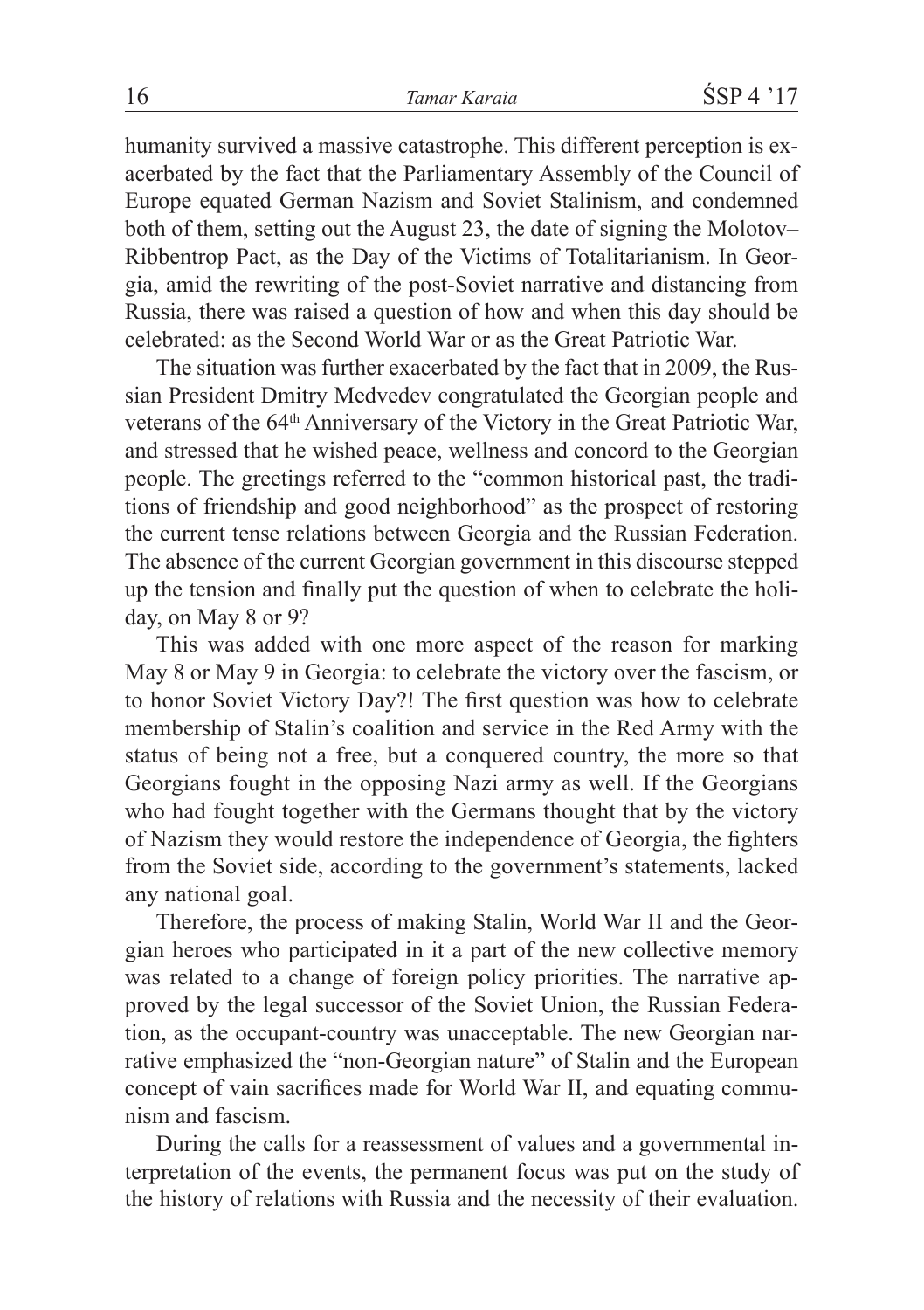The development of a document in an effort to support the introduction of a hegemonic narrative was to simplify the process further. The classical expression of this was the creation of the "Commission for Establishment of the Historical Truth."

"In many cases nations and societies began to create a collective memory after tragic and bloody occupations, in order to promote the national identity shattered by occupation and to establish national integrity... This process has failed in Georgia, and as a result of this it now faces the threat of the appearance of collaborationists" (Rukhadze, 2010). This was main thesis of the article by Vasil Rukhadze (Phd students of Kent University (USA); near future head of the commission) which antedated to the establishment of above mentioned commission. In this article, government had a key role in the process of creation of the collective memory against the 200-year rule of Russia, which triggered a boom in the society. The author considered that a necessary step to respond to this challenge was to create a commission for the establishment of historical truth. Rukhadze's publication preceded the statement by Mikheil Saakashvili on the establishment of the commission, that was only coincidental as Rukhadze stated (personal communication with Rukhadze), but this fact, and the government's attitude towards the necessity of creating a collective memory, coincided with each other.

In accordance with the Statute of the Commission, it was to study the historical memory of Georgia of the  $19<sup>th</sup>-20<sup>th</sup>$  centuries, the 200-year policy of the Russian Empire in Georgia and its consequences and prepare a report based on comprehensive scientific and historical research, which would provide a full description of the facts of historical violence suffered by Georgia during the imperial and Soviet occupation. The creation of the commission and its accelerated pace of work became one of the main reasons of the public criticism.

According to the head of the commission, a 105-page paper was created, which describes the history of Georgia from the 18th century to the collapse of the Soviet Union (personal communication with Rukhadze). However, some interesting trends were highlighted in the discourse of the commission members:

- 1. The contribution of Georgians to the process of implementing the occupation and Soviet repressions;
- 2. The need to familiarize public with history since they do not know it;
- 3. The necessity to make certain conclusions from the past in order not to repeat this in the future.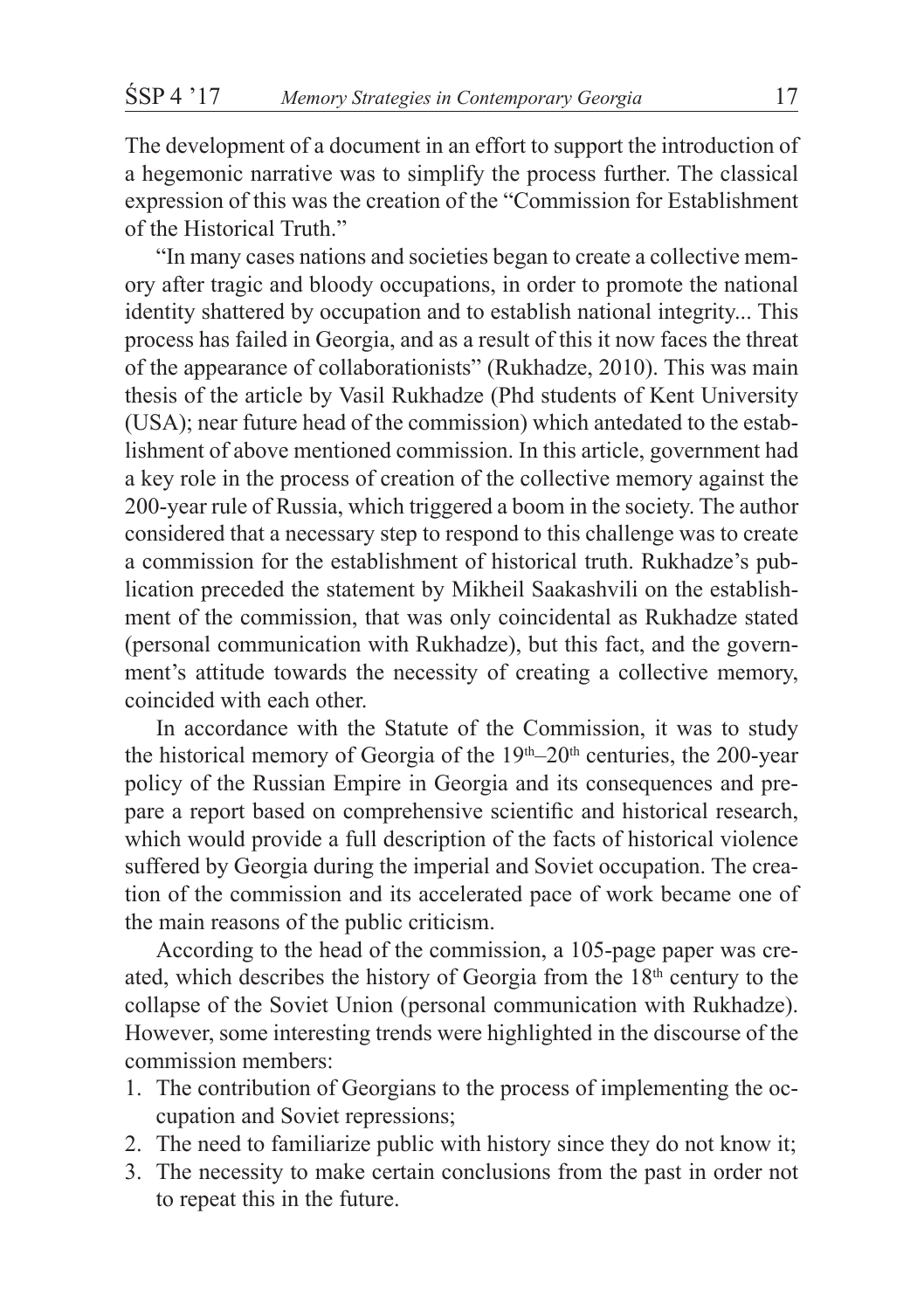Accordingly, the government's discourse and attitudes towards the Russian Federation and collaborationists received a higher degree of legitimacy by this document, as it showed the picture which resulted from 200 years of Georgian-Russian relations based on the sources and a scientific approach.

### **Conclusion**

Updating memory and its use in the state-building process is a highly topical issue. Its relevance is especially highlighted by the fact that the country now faces the same challenges as it did years ago and demonstrates a particular attitude towards its own past. The case of Georgia meets all of the above requirements, as the issue of the identity which was interrupted after the collapse of the Soviet Union and state-building were put again on the agenda. One of the typical features of Georgia was the absence of an inheritance in the state building process, in particular, since the restoration of independence, each president began the process of building anew, that in turn affected the process of understanding of the past and the formation of the politics of memory, its nature and strategy.

Based on an analysis of the available data, several main conclusions were developed. The politics of memory in Georgia is approached topdown. The main direction of the memory is an attempt to implement a hegemonic narrative through strategies of symbolization and victimization. The choice of memory strategies is influenced by foreign policy priorities. The two above-mentioned policy directions of the politics of memory were conditioned by foreign policy. In particular, after the Rose Revolution, President Saakashvili held out the hand of friendship to the President of the Russian Federation and offered to start relations anew as equal partners. The reappraisals of values, and a change in mentality were the topics, which secretly indicated the negative experience. The worsening of Russian-Georgian relations, which started from the sabotage of energy carriers connecting Georgia and Russia and the mass deportation of Georgians from the Russian Federation, was reflected in the government discourse.

Based on the above hypothesis, we may say that the politics of memory established in Georgia in 2003–2012 was based on the selection of facts from the past, subject to the political agenda, their appropriate interpretation and the delivery of them to the public in the form of various products.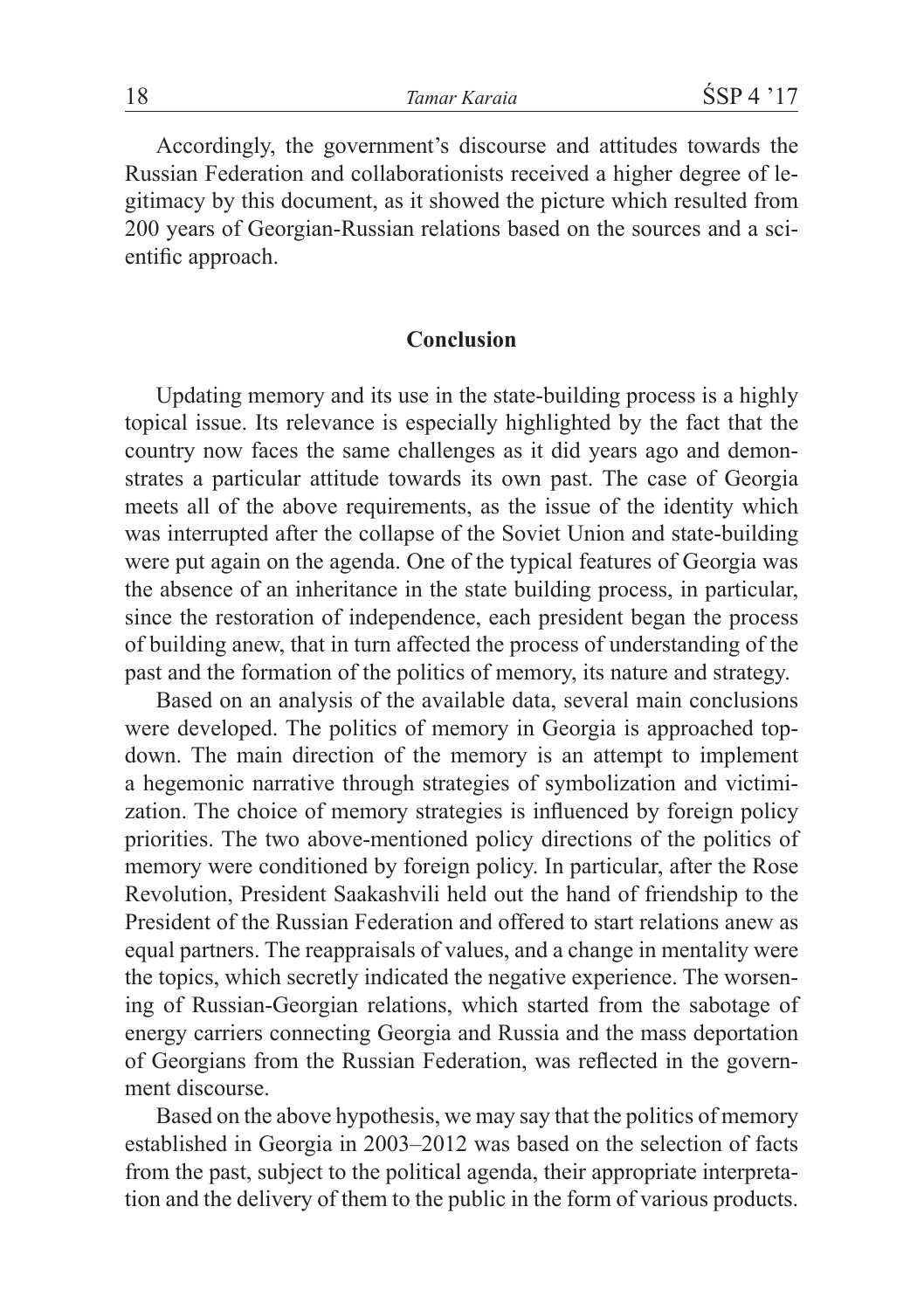These periods are also characterized by the so-called hegemonic narrative, for the popularization of which all means, beginning from the monuments to movies, were actively used. However, the politics of memory was designated not only for domestic use, but contained a message for foreign countries. In particular, through this politics the government of Georgia aimed to become a member of the European family, as its narrative was similar to the narrative of Eastern Europe, and was contrary to Russia, which in this case, appeared as the Soviet Union's immediate successor, continuing the legal personality and politics of the Soviet state.

#### **Bibliography**

- CxeiZe T. (11.09.2010), *rogor iwereba istoriuli simarTle*, "netgazeti", moZiebulia 30.09.2010.
- *goris centridan stalinis Zegli aiRes* (25.06.2010), "Civil.ge" http://www.civil.
- *miXeil saakaSvili istoriuli simartlis damdgeni komisiis SesaXeb* (09.04.2010), http:// www.priesident.gov.ge, moZiebulia 12.05.2011
- *mixeil saakaSvilma gazsadenis afeTqebasTan dakavSirebiT telekompania "bi-bi-si" sTvis komentari gaakeTa* (26.01.2006), http://www.priesident.gov.ge, moZiebulia 04.05.2011.
- *mixeil saakaSvilma stalinis Zeglis demontaJTan dakavSirebiT gancxadeba gaakeTa* (25.06.2010), moZiebulia 30.11.2011, 35.
- *otsdakhuti Tebervali sabWoTa okupaciis dRed gamocxadda* (21.07.2010), "civil.ge", http://www.civil.ge/geo/article.php?id=22991, moZiebulia 02.10.2010.
- RuxaZe V. (30.01.2010), *koleqtiuri mexsiereba*, "24 saati", http://www.24saati.ge/ weekend/story/2904-koleqtiuri-mekhsiereba..., moZiebulia 30.02.2010.
- *saqarTvelos parlamentis dadgenileba saqarTvelos sabWoTa okupaciis Sesaxeb* (26.06.2010), saqarTvelos parlamenti.
- *saqarTvelos parlamentis teritoriuli mTlianobis aRdgenis sakiTxTa droebiTi komisiis sxdomis oqmi*, N 85 (08.08.2012).
- *saqarTvelos prezidenti mixeil saakaSvili parlamentSi wlis saangariSo moxsenebiT gamovida* (24.02.2005), http://www.priesident.gov.ge, moZiebulia 24.05.2012.
- *saqarTvelos prezidentis gamosvla miunhenis 42-e saerTaSoriso konferenciisadmi miZRvnil sadilze* (3.02.2006), moZiebulia 05.05.2011.
- *saqarTvelos prezidentis mixeil saakaSvilis gamosvla qarTvel iunkerTa xsovnisadmi miZRvnil RonisZiebaze* (25.02.2006), http://www.priesident.gov.ge, moZiebulia 04.05.2011.
- *saqarTvelos prezidentis mixeil saakaSvilis gamosvla zugdidSi* (20.11.2005), http:// www.priesident.gov.ge, moZiebulia 04.05.2011.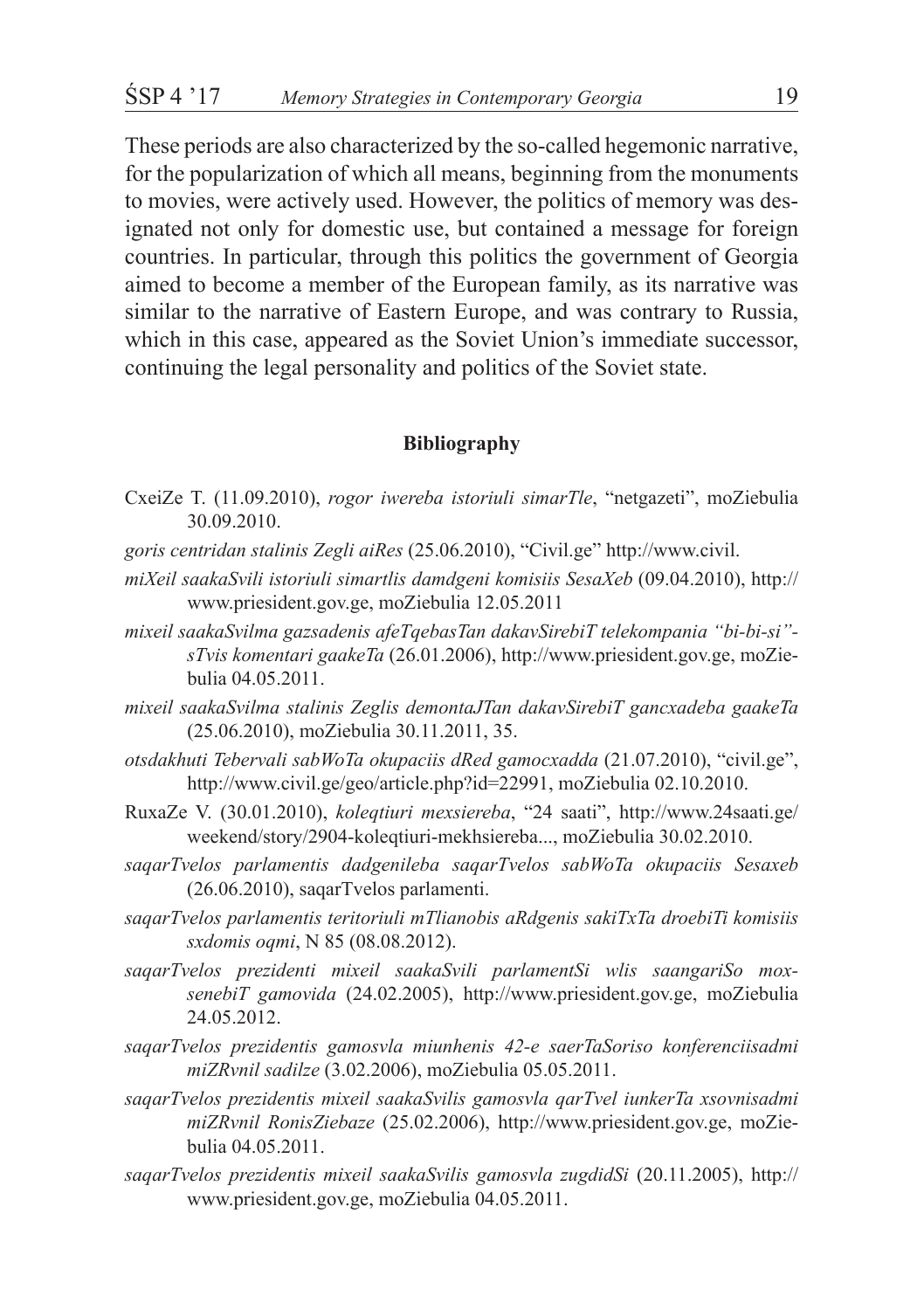- *saqarTvelos prezidentis mixeil saakaSvilis sagangebo gancxadeba* (22.01.2006), http://www.priesident.gov.ge, moZiebulia 04.05.2011, 36.
- *saqarTvelos prezidentis mixeil saakaSvilis sajaro gamosvla saqarTvelos damoukideblobis dRisadmi miZRvnil aRlumze* (26.05.2004), www.priesident.gov.ge, moZiebulia 04.05.2011.
- *saqarTvelos prezidentma mixeil saakaSvilma saqarTvelos teritoriidan ruseTis samxedro bazebis gayvanasTan dakavSirebiT or qveyanas Soris miRweuli SeTanxmebis Taobaze brifingi gamarTa* (31.05.2005), http://www.priesident. gov.ge, moZiebulia 04.05.2011.

*Tavisuflebis qartia* (28.10.2011), saqarTvelos parlamenti.

- TbilisSi sabWoTa okupaciis muzeumi gaixsna (27.05.2006), *radio tavisupleba*, http:// www.radiotavisupleba.ge/content/article/1547061.html, moZiebulia 04.05.2011.
- xuciZe N. (30.10.2005), opozicia lustraciis kanonis miRebas iTxovs.*sivil jorjia*, moZiebulia 30.11.2011.
- yviTeli baraTi inteligencias (19.02.2004), *dilis gazeTi*, http://experti.ge/2004kviteli\_ barati\_inteligentsias.htm, moZiebulia 30.11.2011.
- Abashidze Z., Sundua S., Karaia T. (2017), *National narration and Politics of Memory in post-socialist Georgia*, "Slovak Journal of Political Sciences", vol. 17, no. 2. pp. 222–240.
- Andersen F. (2000), *Fragile democracies: A study of institutional consolidation in six Eastern and Central European democracies, 1989–1997*, "Trondheim studies on East European cultures & societies", Program on East European Cultures & Societies, 37.
- Assmann A. (2006), *Memory, Individual and Collective, in Contextual Political Analysis*, in: R. Goodin, Ch. Tilly, *The Oxford Handbook of Contextual Political Analysis* (pp. 211–227), Oxford University Press, Oxford.
- Berger P. L., Luckmann T. (1967), *The Social Construction of Reality: A Treatise in the Sociology of Knowledge*, Texas Tech University. Institute for Studies in Pragmaticism, Anchor Book, Doubleday, New York.
- Black J. (2005), *Using history*, Hodder Arnold, London.
- Bloom W. (1990), *Personal Identity. National Identity and International Relations. Cambridge Studies in International Relations*, Cambridge University Press.
- Cohen S. (1995), *State Crimes of Previous Regimes: Knowledge, Accountability, and the Policing of the Past*, "Law & Social Inquiry", #20. pp. 7–50, 38.
- Confino A. (1997), *Collective Memory and Cultural History: Problems of Method*, "American Historical Review", vol. 102, no. 5, pp. 1386–1405.
- Connerton P. (2008), *Seven Types of Forgetting*, "Memory Studies" 1(1), pp. 59–71.
- Corney F. C. (1998). *Rethinking a Great Event: The October Revolution as Memory Project Social Science History*, vol. 22, no. 4, Special Issue, "Memory and the Nation" (winter), pp. 397, Duke University Press on behalf of the Social Science History Association.
- Curry L. (2007), *When an Authoritarian State Victimizes the Nation: Transitional Justice, Collective Memory and Political Divide*, "International Journal of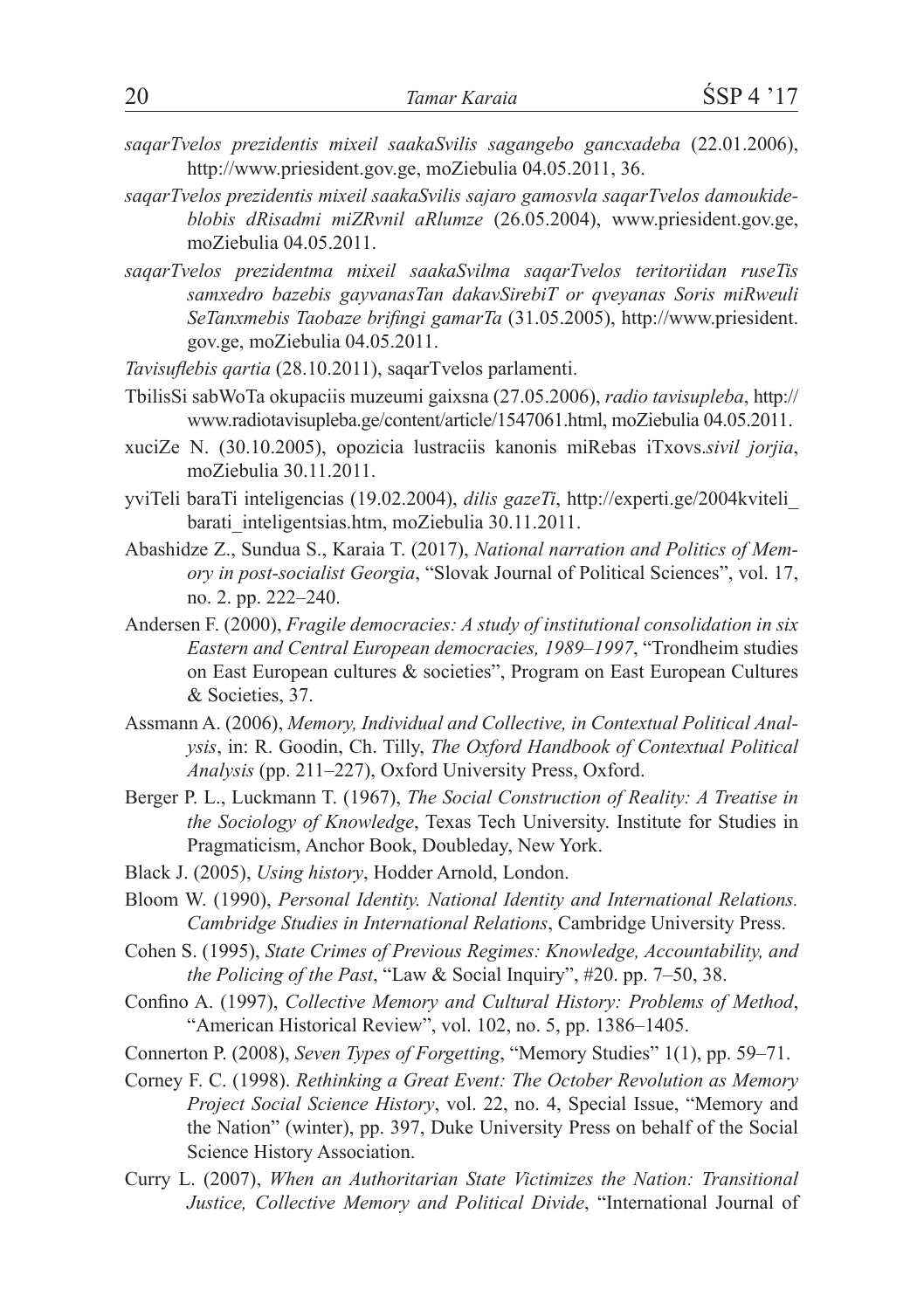Sociology", vol. 37, no. 1, Aggressors, Victims, and Trauma in Collective Memory (Spring, 2007), pp. 58–73 M. E. Sharpe.

- Dietler M. (1998), *A Tale of Three Sites: The Monumentalization of Celtic Oppida and the Politics of Collective Memory and Identity*, "World Archaeology", Taylor & Francis, Ltd. vol. 30, no. 1, pp. 72–89.
- Earl A. (2011), *Cultural Memory Studies, an International and Interdisciplinary Handbook*, Walter de Gruyter, Berlin–New York.
- Ellis M. (1996), *Purging the past: The Current State of Lustration Laws in the Former Communist, "*Law and Contemporary Problems", vol. 59, no. 4, Duke University School of Law. pp. 181–196.
- Gedi N. Elam Y. (1996), *Collective Memory What Is It?*, "History and Memory", vol. 8, no. 1, Indiana University Press.
- Gillis J. (1994), *Memory and Identity: The History of a Relationship in Commemorations*, Princeton University Press, Princeton.
- Goldstone R. (2000), Reconstructing Peace in Fragmented Societies, "Facing Ethnic Conflicts: Center for Development Research" (ZEF Bonn).
- Halbwachs M. (1992), *On Collective Memory*, "Heritage of Sociology Series".
- Hobsbawm E. (1983), *Introduction*, in: *Inventing Traditions, in The Invention of Tradition*, ed. E. Hobsbawm, T. Ranger, Cambridge University Press, Cambridge, 40.
- Horne C. M., Levi M. (2003), *Does Lustration Promote Trustworthy Governance? An Exploration of the Experience of Central and Eastern Europe Prepared for Trust and Honesty Project*, Collegium THIRD DRAFT, Budapest.
- Huntington S. (1991), *The Third Wave: Democratization in the Late Twentieth Century*, University of Oklahoma Press, Norman.
- Huyse L. (1995), *Justice after Transition: On the Choices Successor Elites Make in Dealing with the Past*, "Law and Social Inquiry" #20, pp. 51–78.
- Kammen M. (1991), *The Mystic Chords of Memory: The Transformation of Tradition in American Culture*, New York, 3.
- Kansteiner W. (2002), *Finding Meaning in Memory: Amethodological critique of Collective memory Studies*, "History and Theory", vol. 41. pp. 179–197.
- Kansteiner W., Fogu C. (2006), *The Politics of Memory in Postwar Europe*, Duke University Press, Durham.
- Kitschelt H., Mansfeldova Z., Markowski R., Toka T. (1999), *Post-Communist Party Systems: Competition, Representation, and Inter-Party Cooperation*, Cambridge University Press, New York.
- Lebow R. (2006), *The Memory of Politics in Postwar Europe*, in: *The Politics of Memory in Postwar Europe*, eds. R. N. Lebow, W. Kansteiner, C, Fogu, Duke University Press, Durham.
- Narvaez R. F. (2006), *Embodiment, Collective memory and Time*, "Body and Society", vol 12(3), pp. 51–73.